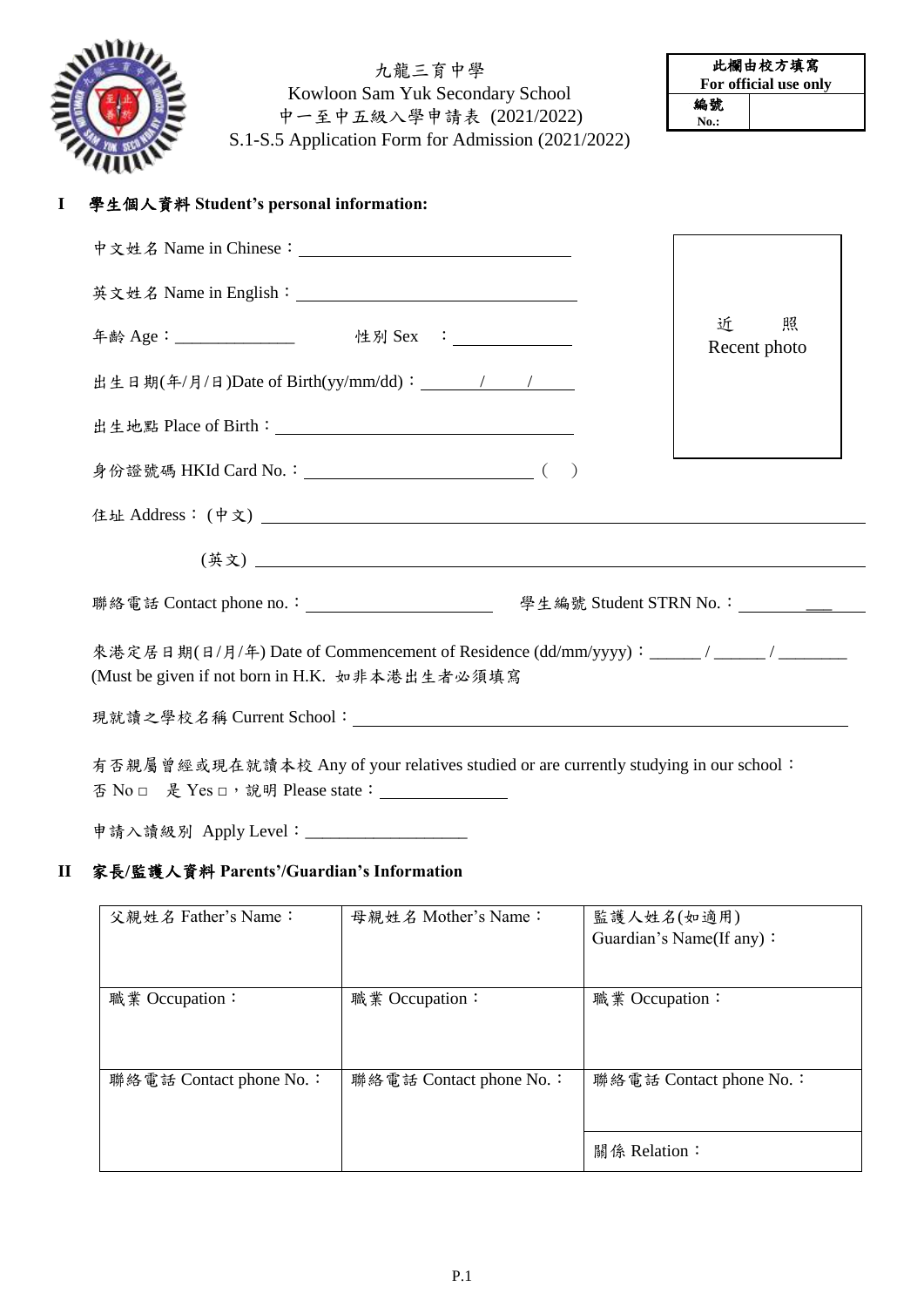| 曾獲獎項 / 證書<br>Awards /                                                           | 獲獎年份<br>Year Obtained                          |                                                                                        | 獎項名稱<br>Title of Awards / Certificates                                                                            |
|---------------------------------------------------------------------------------|------------------------------------------------|----------------------------------------------------------------------------------------|-------------------------------------------------------------------------------------------------------------------|
| Certificates obtained                                                           |                                                |                                                                                        |                                                                                                                   |
| 課外活動<br>Extra-curricular activities                                             |                                                |                                                                                        |                                                                                                                   |
| 其他服務 / 職責<br>Other voluntary services /<br>duties                               |                                                |                                                                                        |                                                                                                                   |
| 個人專長<br>Personal strengths                                                      |                                                |                                                                                        |                                                                                                                   |
| $\ast$<br>如有需要可另加紙補充 Separate sheets if necessary                               |                                                |                                                                                        |                                                                                                                   |
| IV. 甚麼途徑認識本校 How do you know our school                                         |                                                |                                                                                        |                                                                                                                   |
|                                                                                 |                                                | 朋友/親戚 Friends/Relatives □ 報章雜誌 Newspaper/Magazine □ 網頁 Website                         |                                                                                                                   |
| 本校學生 Students in school □ 教育局 Education Bureau                                  |                                                |                                                                                        | □ 橫額 Banner                                                                                                       |
| 其他 Others: _____                                                                |                                                |                                                                                        |                                                                                                                   |
| Student Only)<br>• Photocopy of Academic Report Cards                           | • Photocopy of awards or certificates (if any) |                                                                                        |                                                                                                                   |
| VI. 聲明 Declaration<br>本人聲明                                                      |                                                |                                                                                        |                                                                                                                   |
| 1.<br>本人為上述申請人的家長 / 監護人;                                                        |                                                |                                                                                        |                                                                                                                   |
| 2.<br>本人明白申請人所提供的個人資料,只供處理申請時參考之用;<br>此表格內的資料全屬正確無訛,倘若有虛報資料,則本申請作廢;<br>3.       |                                                |                                                                                        |                                                                                                                   |
| 4.                                                                              |                                                | 中三學生將不參加教育局中三升中四派位辦法,學生可在原校升讀中四。<br>本人明白申請人若有需要,可申請學費減免,亦知悉九龍三育中學學費減免計劃的內容。            | 本人知悉九龍三育中學為直接資助學校,學生全年須繳交 HK\$2,700 學費(全年10期)(有待教育局審批)。                                                           |
| 5.<br>I declare that:                                                           |                                                |                                                                                        |                                                                                                                   |
| I am the parent / guardian of the above-mentioned applicant.<br>1.<br>2.        |                                                | I understand the information provided will be used in processing the application only. |                                                                                                                   |
| 3.                                                                              |                                                |                                                                                        | To the best of my knowledge and belief the information contained in this form is true and correct. If false       |
| information is supplied, this application will be rendered null and void.<br>4. |                                                |                                                                                        | I am aware that Kowloon Sam Yuk Secondary School is a Direct Subsidy Scheme School, I fully understand that       |
|                                                                                 |                                                |                                                                                        | I shall pay a school fee of HK\$2,700 per annum for the student (10 payments a year) (Subject to be approved by   |
| continue their Form Four studies in the same school.                            |                                                |                                                                                        | EDB). Form Three students will not participate in the Secondary Four Places Allocation Method and they may        |
| 5.<br>the school fee remission scheme.                                          |                                                |                                                                                        | I understand students in need of financial assistance could apply for fee remission. I am aware of the details of |
|                                                                                 |                                                | 家長 / 監護人簽署                                                                             |                                                                                                                   |
|                                                                                 |                                                | Signature of Parent / Guardian:                                                        |                                                                                                                   |
|                                                                                 |                                                | 家長 / 監護人姓名                                                                             |                                                                                                                   |
|                                                                                 |                                                | Name of Parent / Guardian:                                                             |                                                                                                                   |

| ۰.<br>v |  |
|---------|--|
|         |  |

Date: 2008. 2010. 2010. 2010. 2010. 2010. 2010. 2010. 2010. 2010. 2010. 2010. 2010. 2010. 2010. 2010. 2010. 20

日期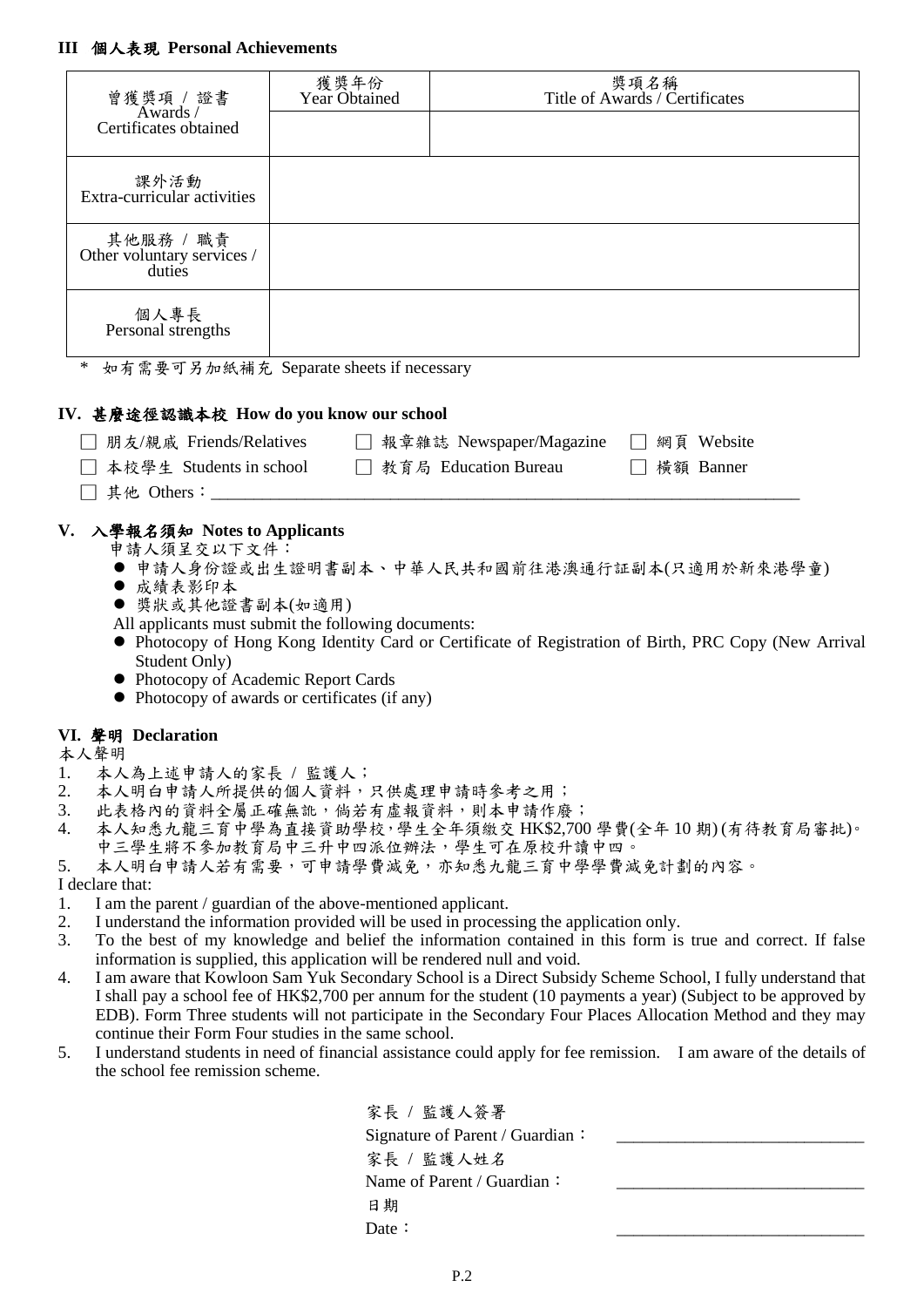#### 九龍三育中學

## **2021-2022** 學年

# 中一至中五級學費及學費減免事宜

學費:

全年學費為港幣\$2,700.00,由2021年9月至2022年6月份10期繳交(每月\$270.00)。*(*上述學費 為本校向教育局申請調整後之收費,有待教育局審批。若上述學費未獲教育局批准,全年學費將維 持*2020-21*全年學費港幣*\$2,640 )*

2021 年 9 月至 2022 年 6 月學費,本校將於每月 6 號至 12 號期間通過銀行自動轉賬過戶收取該 月之學費,而 **2021** 年 **9** 月及 **10** 月份學費將於 **2021** 年 **10** 月初分兩次以自動轉賬收取,請 貴家長由 2021 年 10 月份開始於每月 5 號之前存放足夠款項,以便扣賬。若存款不足,銀行將會每次收取手續 費。若同學於十月仍未辦妥自動轉賬手續,則需到校務處以現金交費,敬請垂注。

備註: 若學校沒有調整下學年學費或學校未獲教育局批准調整下學年學費,各級學生升級後的全年 學費將與原先升班前的全年學費相同

申請學費減免事宜:

1. 各級學費減免計劃:

為就讀本校有經濟需要的學生提供學費減免。

- 2. 申請資格:
	- (a) 申請人必須為香港居民及
	- (b) 申請人為本校學生家長或合法監護人。
	- (c) 申請人必須符合下列其中一項條件:
		- (i) 已向學生資助處申請「2021-2022 學年學校書簿津貼計劃、學生車船津貼計劃及上網費津 貼計劃」,並已獲學生資助處初步評估為全額資助或半額資助(請附學生資助處「2021/22 資格評估申請結果通知書」或「2021/22 學生資助處資格証明書」副本作實)。
		- (ii) 已獲社會福利署批核的綜合社會保障援助(綜援)。 (請附有關證明文件作實,例:申請獲准通知書)
- 3. 申請程序:
	- (a) 學校於新生註冊日派發有關「繳交學費及申請學費減免通告」及「學費減免計劃申請表」。
	- (b) 申請人若於 **2021** 年 **9** 月 **10** 日**(**星期五**)**或之前將已填妥的學費減免申請表連同有關證明文件 副本、「繳交學費及申請學費減免通告」回條交回校務處。本校會於 10 月初發出第一批學費 減免計劃的結果通知書。
	- (c) 若有關文件或申請資料不足,申請將不獲進一步處理。
	- (d) 若申請人在 2021 年 9 月 10 日(星期五)以後才遞交申請,可交往班主任或校務處。申請學生 的學費減免將可能由批核日期起生效。
	- (e) 學費減免計劃截止申請日期為 **2022** 年 **6** 月 **30** 日。
	- (f) 有關申請的批核與否,學費減免的款額或有關學費減免事宜等,校方具有最終的決定權。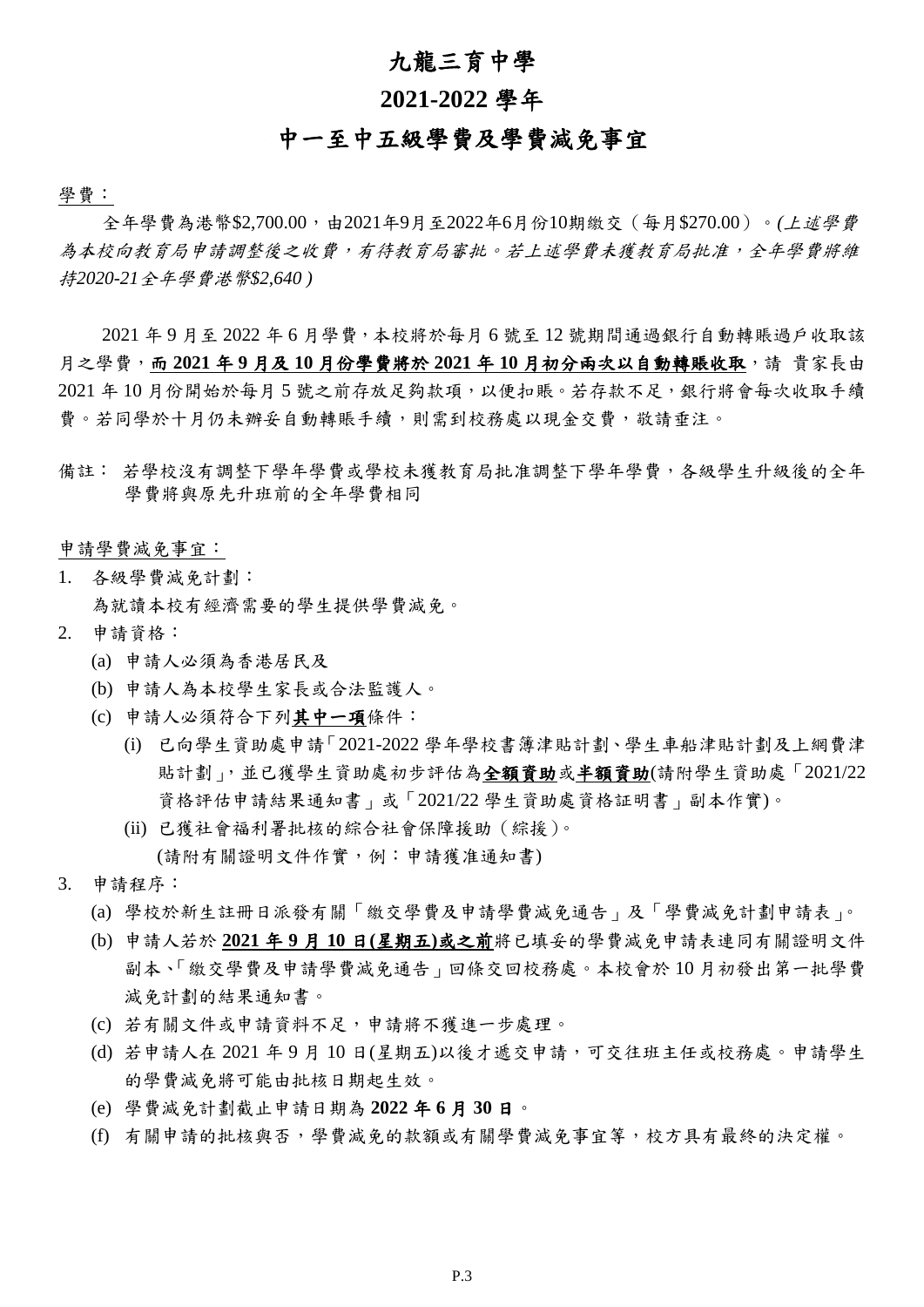- 4. 資格評估方法及減免幅度:
	- (a) 本校將依照學生資助處所發出的評估結果或社會福利署發出的綜合社會保障援助有關文件 進行評估。
	- (b) 學費減免幅度如下: 各級學費減免以學生資助處的批核結果,或社會福利署綜合社會保障援助證明文件作準則。

| 類別                  | 每月可獲學費減免<br>(% ) | 備註                                                                                                                                                                                                                                                                                                               |
|---------------------|------------------|------------------------------------------------------------------------------------------------------------------------------------------------------------------------------------------------------------------------------------------------------------------------------------------------------------------|
| 學生資助處評定為            | 100% (註1)        | 有特殊經濟需要的申請方法:<br>1.                                                                                                                                                                                                                                                                                              |
| 全額資助的學生<br>綜援家庭的學生  | 100%             | (a) 如有特殊經濟需要,學校會個別處理,申請人<br>需遞交「減免學費申請表(特殊經濟需要)」連<br>同有關證明文件副本及學校通告向學校申請,                                                                                                                                                                                                                                        |
| 學生資助處評定為<br>半額資助的學生 | 50% (註1)         | 但校方有最終決定權。<br>(b) 有特殊經濟需要的評估方法<br>方法一:<br>按學生資助處「調整後家庭收入」(AFI)機<br>制進行入息審查,副校長評定申請人的資<br>助資格及幅度。(註2)<br>每月可獲學費減免(%)可參考 2021/22 學年<br>的「調整後家庭收入」組別的資助幅度。<br>(註3)<br>方法二:校長酌情批准<br>只適用於有即時特殊家庭經濟困難的申請<br>人,例如:家庭突變,校長審批後可獲學<br>費減免。<br>中一級新生獲「小學校長推薦計劃」的申請方法:<br>2.<br>(a) 評估方法:中一級新生獲小學校長推薦<br>(b) 學費減免幅度:全年學費獲減免 |

**(**註 **1)**:學生資助處進行資料核對後,如調查結果與初步評估結果不同,學校會根據學生 資助處提供的結果調整資助額,若申請人多獲得發放減免,申請人須退還差額。

**(**註 **2)**:「調整後家庭收入」機制所採用的算式如下:

AFI = 家庭全年總收入 家庭成員人數 + (1)

- 透過學生資助處估算資助幅度 **<https://www.wfsfaa.gov.hk/sfo/tc/calculator/primary-secondary.php>**
- 詳情可參考學生資助處網址:

#### **<https://www.wfsfaa.gov.hk/sfo/tc/primarysecondary/tt/general/assessment.htm>**

**(**註 **3)**:每月可獲學費減免(%)可參考該學年的「調整後家庭收入」組別的資助幅度。

| 2021/22 學年的<br>「調整後家庭收入組別」機制下數值介乎(港幣) | 資助幅度    |
|---------------------------------------|---------|
| \$0 至 \$41,360                        | 100% 學費 |
| \$41,361 至 \$79,976                   | 50% 學費  |
| 超過\$79,976                            | 0% 學費   |

 2021/22 學年三人家庭和四人家庭可獲全額資助的「調整後家庭收入」上限分別為港 幣 50,071 元 和 46,066 元。就二人和三人單親家庭而言,有關家庭會分別視為三人 和四人家庭,以決定可獲全額資助的「調整後家庭收入」上限及計算「調整後家庭收 入」。